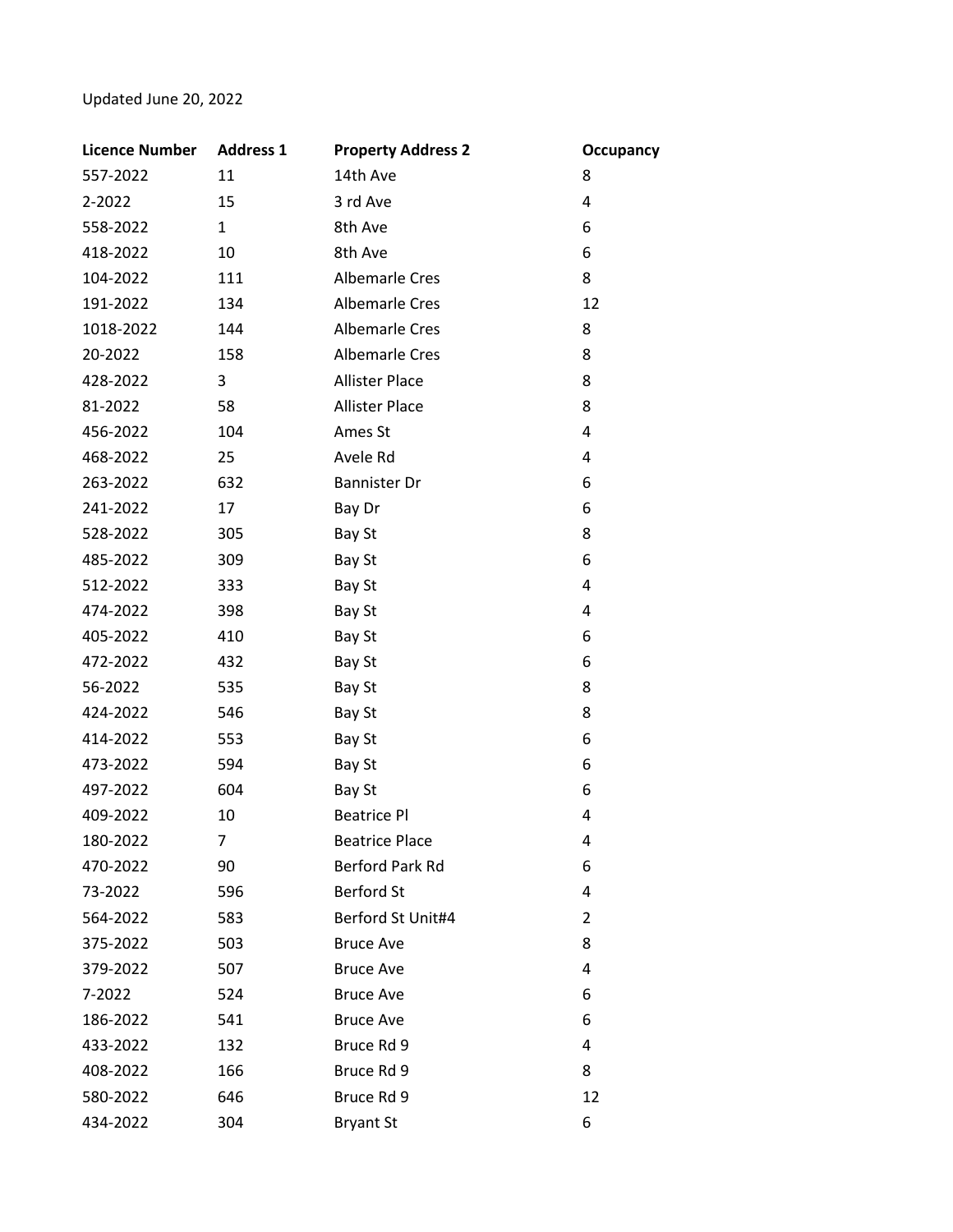| 413-2022  | 26  | <b>Bunnyview Dr</b>      | 6  |
|-----------|-----|--------------------------|----|
| 1029-2022 | 15  | <b>Burton Cres</b>       | 6  |
| 9-2022    | 17  | <b>Cammidge Cres</b>     | 6  |
| 542-2022  | 22  | <b>Cammidge Cres</b>     | 8  |
| 455-2022  | 26  | <b>Cammidge Cres</b>     | 6  |
| 24-2022   | 30  | Carson Lake Cres         | 4  |
| 484-2022  | 54  | Carson Lake Cres         | 6  |
| 66-2022   | 15  | <b>Cedar Trail</b>       | 6  |
| 429-2022  | 30  | Centre St                | 6  |
| 1023-2022 | 21  | Church St                | 8  |
| 488-2022  | 36  | <b>Clarence Ave</b>      | 6  |
| 370-2022  | 39  | <b>Clarence Ave</b>      | 4  |
| 373-2022  | 15  | <b>Creek Side Cres</b>   | 6  |
| 12-2022   | 23  | Creekside Cres           | 14 |
| 556-2022  | 6   | Davies Dr                | 8  |
| 435-2022  | 7   | Davies Dr                | 10 |
| 181-2022  | 104 | Eighth St N              | 4  |
| 1008-2022 | 312 | Eighth St South          | 8  |
| 415-2022  | 34  | <b>Eldridge Ave</b>      | 6  |
| 432-2022  | 30  | Eldridge Ave CtgA        | 6  |
| 579-2022  | 120 | Eleventh St N Ctg #3     | 6  |
| 543-2022  | 120 | Eleventh St N Ctg#1      | 8  |
| 578-2022  | 120 | Eleventh St N Ctg#2      | 6  |
| 67-2022   | 53  | <b>Emerson Ave</b>       | 6  |
| 1000-2022 | 21  | Fedy Dr                  | 6  |
| 1002-2022 | 80  | Fedy Dr                  | 6  |
| 89-2022   | 108 | Fedy Dr                  | 8  |
| 574-2022  | 115 | Fedy Dr                  | 8  |
| 390-2022  | 127 | Fedy Dr                  | 10 |
| 525-2022  | 208 | First St N               | 6  |
| 23-2022   | 207 | First St South           | 6  |
| 161-2022  | 11  | <b>Firth Point Court</b> | 6  |
| 148-2022  | 403 | <b>Forbes Cres</b>       | 6  |
| 69-2022   | 405 | <b>Forbes Cres</b>       | 6  |
| 459-2022  | 514 | Frank St                 | 6  |
| 382-2022  | 703 | Frank St                 | 2  |
| 368-2022  | 706 | Frank St                 | 8  |
| 520-2022  | 817 | Frank St                 | 6  |
| 527-2022  | 350 | George St                | 6  |
| 477-2022  | 366 | George St                | 8  |
| 192-2022  | 58  | Golf Course Rd           | 4  |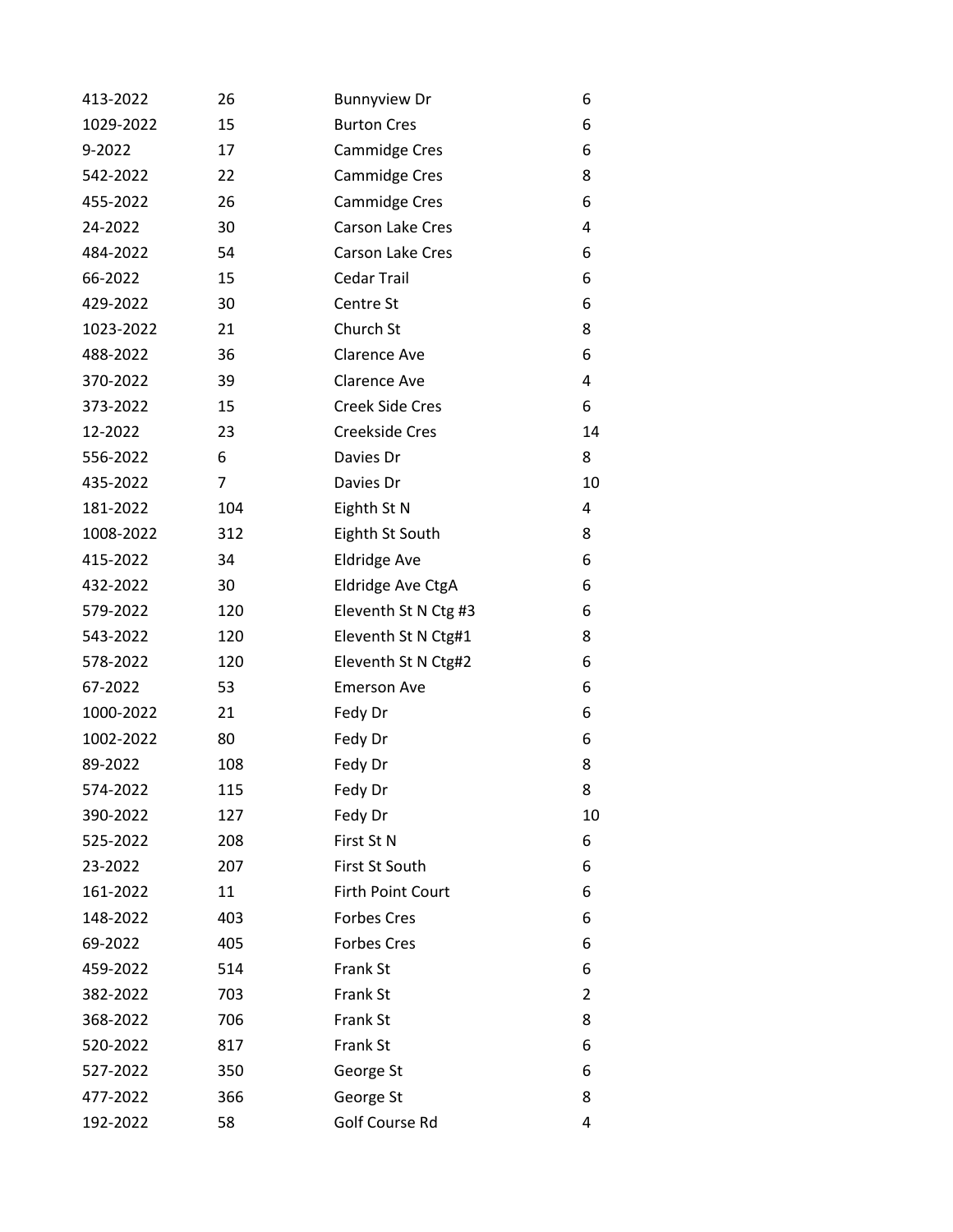| 523-2022  | 63   | Golf Course Rd      | 8  |
|-----------|------|---------------------|----|
| 97-2022   | 68   | Golf Course Rd      | 12 |
| 496-2022  | 74   | Golf Course Rd      | 8  |
| 460-2022  | 10   | Gould Ave           | 6  |
| 369-2022  | 25   | Gould Ave           | 6  |
| 393-2022  | 384  | Gould St            | 8  |
| 430-2022  | 447  | Gould St            | 6  |
| 16-2022   | 674  | Gould St            | 4  |
| 517-2022  | 15   | <b>Gremik Cres</b>  | 6  |
| 394-2022  | 89   | <b>Gremik Cres</b>  | 6  |
| 448-2022  | 17   | Grouse Dr           | 10 |
| 548-2022  | 6    | Guelph St           | 6  |
| 1028-2022 | 50   | Hansen Dr           | 8  |
| 1001-2022 | 55   | Hansen Dr           | 8  |
| 392-2022  | 93   | Hea Rd              | 6  |
| 117-2022  | 150  | Hope Bay Road       | 8  |
| 150-2022  | 838  | Howdenvale Rd       | 6  |
| 511-2022  | 406  | Huron Ave           | 4  |
| 475-2022  | 407  | Huron Ave           | 6  |
| 349-2022  | 431  | Huron Ave           | 6  |
| 74-2022   | 432  | Huron Rd            | 6  |
| 1019-2022 | 447  | Huron Rd            | 6  |
| 498-2022  | 641  | Huron Rd            | 10 |
| 247-2022  | 375  | Huron Road          | 6  |
| 18-2022   | 9    | <b>Indian Trail</b> | 8  |
| 577-2022  | 19   | <b>Indian Trail</b> | 4  |
| 584-2022  | 60   | Jewel Bridge Rd     | 8  |
| 1030-2022 | 12   | Kay Lane            | 6  |
| 22-2022   | 1132 | King Edward Ave     | 8  |
| 21-2022   | 1203 | King Edward Ave     | 4  |
| 25-2022   | 1205 | King Edward Ave     | 4  |
| 371-2022  | 30   | Lakeland Dr         | 6  |
| 378-2022  | 57   | Lakeland Dr         | 8  |
| 401-2022  | 66   | Lakeland Dr         | 4  |
| 464-2022  | 75   | Lakeland Dr         | 6  |
| 160-2022  | 127  | Lakeshore Blvd      | 6  |
| 113-2022  | 131  | Lakeshore Blvd N    | 8  |
| 108-2022  | 149  | Lakeshore Blvd N    | 6  |
| 8-2022    | 151  | Lakeshore Blvd N    | 8  |
| 516-2022  | 163  | Lakeshore Blvd N    | 6  |
| 403-2022  | 203  | Lakeshore Blvd N    | 6  |
|           |      |                     |    |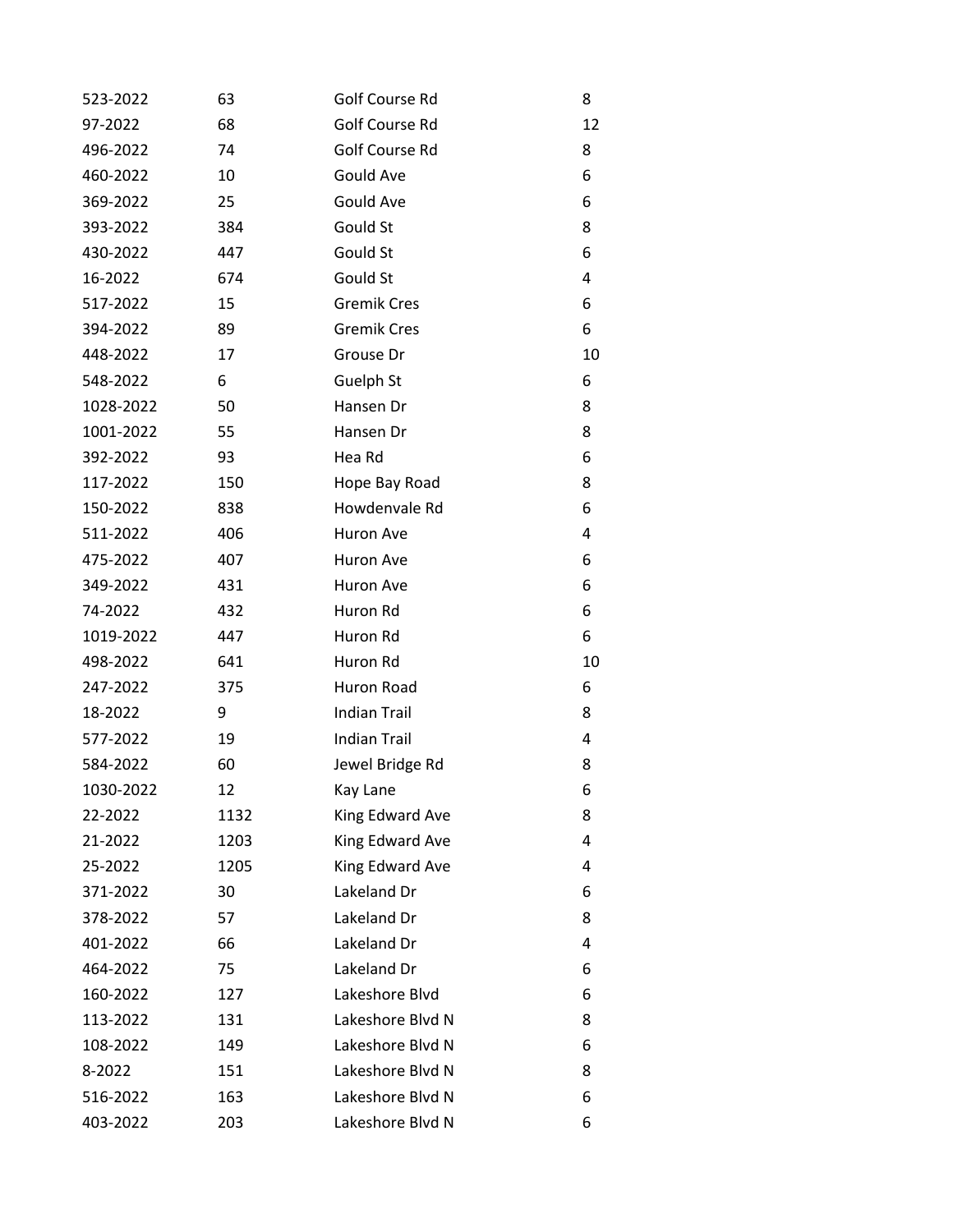| 493-2022  | 217  | Lakeshore Blvd N         | 6              |
|-----------|------|--------------------------|----------------|
| 487-2022  | 515  | Lakeshore Blvd N         | 6              |
| 425-2022  | 527  | Lakeshore Blvd N         | 4              |
| 585-2022  | 609  | Lakeshore Blvd N         | 6              |
| 1011-2022 | 1129 | Lakeshore Blvd N         | 6              |
| 449-2022  | 905  | Lakeshore Blvd N Ctg "A" | 8              |
| 450-2022  | 905  | Lakeshore Blvd N Ctg "B" | 4              |
| 82-2022   | 215  | Lakeshore Blvd S         | 4              |
| 11-2022   | 302  | Lambton St               | 6              |
| 444-2022  | 17   | Mallory Beach Rd         | 6              |
| 65-2022   | 123  | Mallory Beach Rd         | 4              |
| 480-2022  | 153  | Mallory Beach Rd         | $\overline{2}$ |
| 166-2022  | 215  | Mallory Beach Rd         | 6              |
| 492-2022  | 448  | Mallory Beach Rd         | 6              |
| 399-2022  | 634  | Mallory Beach Rd         | 6              |
| 228-2022  | 664  | Mallory Beach Rd         | 4              |
| 1027-2022 | 10   | <b>Mapleport Cres</b>    | 8              |
| 57-2022   | 15   | <b>Mapleport Cres</b>    | 6              |
| 344-2022  | 83   | <b>Mapleport Cres</b>    | 4              |
| 411-2022  | 12   | Maplewood Dr             | 4              |
| 1012-2022 | 14   | Marguaretta St           | 6              |
| 98-2022   | 19   | Marina Ave               | 6              |
| 1024-2022 | 23   | Marina Ave               | 6              |
| 566-2022  | 27   | Marina Ave               | 4              |
| 539-2022  | 22   | Martin Dr                | 6              |
| 389-2022  | 7    | McKenzie St              | 4              |
| 407-2022  | 5    | McLachlan St             | 6              |
| 111-2022  | 710  | Oxford Cres              | 6              |
| 19-2022   | 730  | <b>Oxford Cres</b>       | 4              |
| 10-2022   | 12   | Pierce St S              | 8              |
| 1-2022    | 15   | Pine Forest Dr           | 6              |
| 376-2022  | 23   | Pine Forest Dr           | 6              |
| 544-2022  | 9    | Rankin Ave               | 6              |
| 1025-2022 | 20   | Red Bay Rd               | 6              |
| 13-2022   | 48   | Roger's Cres             | 6              |
| 384-2022  | 5    | Ross St                  | 4              |
| 443-2022  | 14   | Sarnia Ave               | 6              |
| 406-2022  | 838  | Sauble Falls Parkway     | 6              |
| 1021-2022 | 1212 | Sauble Falls Rd          | 4              |
| 547-2022  | 1236 | Sauble Falls Rd          | 4              |
| 522-2022  | 1272 | Sauble Falls Rd          | 8              |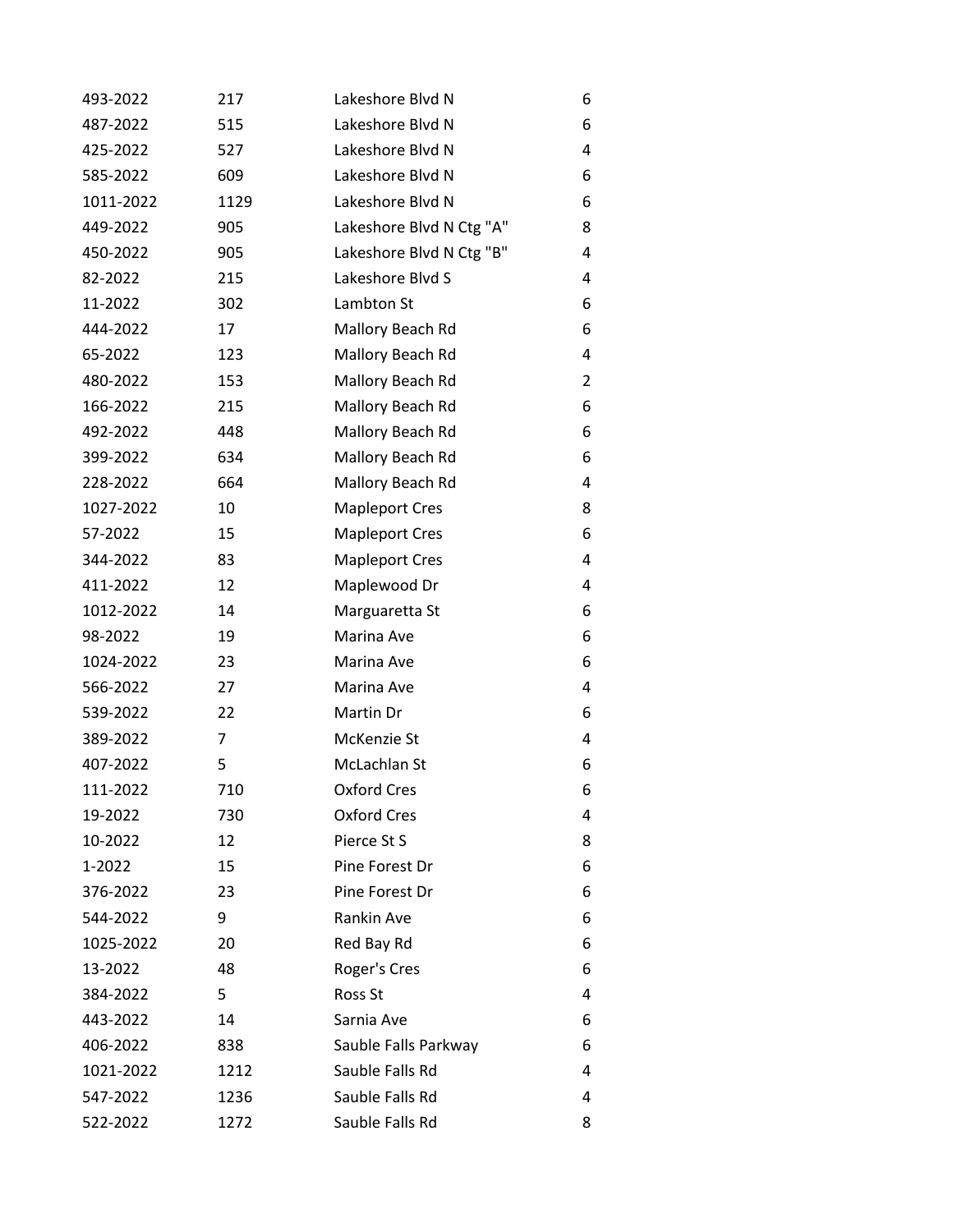| 506-2022  | 1278 | Sauble Falls Rd      | 6  |
|-----------|------|----------------------|----|
| 381-2022  | 1280 | Sauble Falls Rd      | 6  |
| 412-2022  | 30   | Sauble Wood Cres     | 10 |
| 478-2022  | 115  | Second Ave N         | 4  |
| 387-2022  | 121  | Second Ave N         | 8  |
| 388-2022  | 123  | Second Ave N         | 4  |
| 546-2022  | 142  | Second Ave N         | 8  |
| 6-2022    | 151  | Second Ave N         | 14 |
| 421-2022  | 160  | Second Ave N         | 6  |
| 494-2022  | 212  | Second Ave N         | 6  |
| 524-2022  | 315  | Second Ave N         | 6  |
| 416-2022  | 318  | Second Ave N         | 10 |
| 86-2022   | 326  | Second Ave N         | 6  |
| 1013-2022 | 407  | Second Ave N         | 8  |
| 1014-2022 | 409  | Second Ave N         | 4  |
| 426-2022  | 505  | Second Ave N         | 8  |
| 106-2022  | 517  | Second Ave N         | 8  |
| 1020-2022 | 519  | Second Ave N         | 6  |
| 545-2022  | 912  | Second Ave N         | 6  |
| 486-2022  | 1014 | Second Ave N         | 6  |
| 1016-2022 | 1016 | Second Ave N         | 6  |
| 567-2022  | 1109 | Second Ave N         | 8  |
| 91-2022   | 1116 | Second Ave N         | 4  |
| 451-2022  | 135  | Second Ave N Ctg "A" | 8  |
| 452-2022  | 135  | Second Ave N Ctg "B" | 4  |
| 453-2022  | 135  | Second Ave N Ctg "C" | 6  |
| 454-2022  | 135  | Second Ave N Ctg "D" | 4  |
| 395-2022  | 126  | Second Ave N Ctg 1   | 6  |
| 396-2022  | 126  | Second Ave N Ctg 2   | 6  |
| 549-2022  | 130  | Second Ave N Ctg A   | 6  |
| 550-2022  | 130  | Second Ave N Ctg B   | 6  |
| 551-2022  | 130  | Second Ave N Ctg C   | 6  |
| 467-2022  | 6    | Second Ave S         | 6  |
| 504-2022  | 102  | Second Ave S         | 6  |
| 335-2022  | 605  | Second Ave S         | 4  |
| 152-2022  | 710  | Second Ave S         | 8  |
| 267-2022  | 712  | Second Ave S         | 8  |
| 5-2022    | 803  | Second Ave S         | 8  |
| 374-2022  | 806  | Second Ave S         | 6  |
| 505-2022  | 402  | Second Ave S Ctg#1   | 6  |
| 500-2022  | 809  | Second Ave S Ctg#1   | 6  |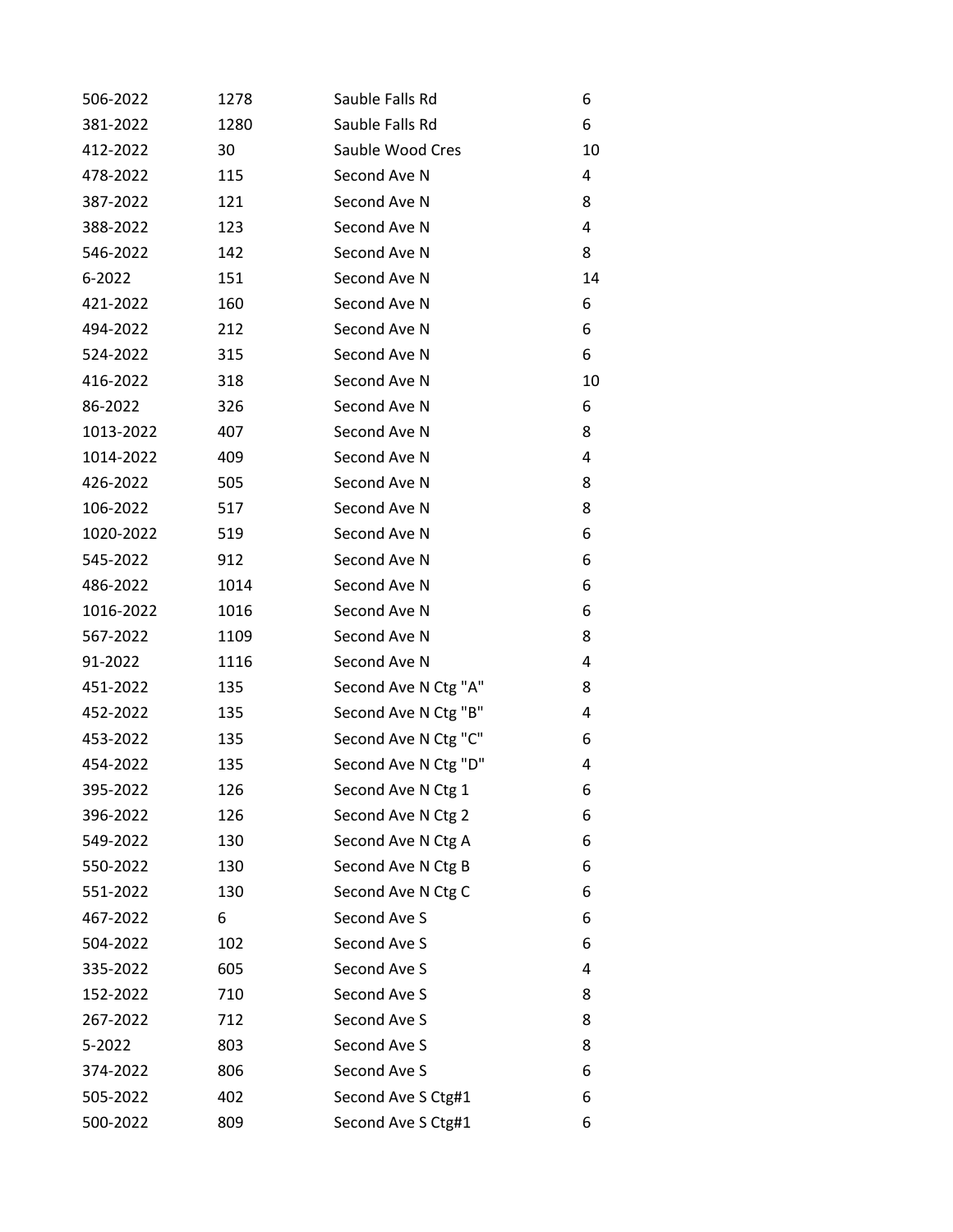| 514-2022  | 402  | Second Ave S Ctg#2     | 4  |
|-----------|------|------------------------|----|
| 501-2022  | 809  | Second Ave S Ctg#2     | 6  |
| 502-2022  | 809  | Second Ave S Ctg#3     | 4  |
| 503-2022  | 809  | Second Ave S Ctg#4     | 6  |
| 465-2022  | 202  | Second St N Ctg#1      | 6  |
| 466-2022  | 202  | Second St N Ctg#2      | 4  |
| 1007-2022 | 19   | Shamrock Blvd          | 8  |
| 538-2022  | 77   | Shoreline Ave          | 6  |
| 536-2022  | 93   | Shoreline Ave          | 6  |
| 529-2022  | 315  | Shoreline Ave          | 12 |
| 541-2022  | 339  | Shoreline Ave          | 8  |
| 154-2022  | 503  | Shoreline Ave          | 6  |
| 490-2022  | 523  | Shoreline Ave          | 4  |
| 178-2022  | 32   | Silver Lake Cres       | 6  |
| 87-2022   | 304  | Sixth St N             | 6  |
| 400-2022  | 367  | Sixth St N             | 4  |
| 561-2022  | 659  | Sixth St N             | 4  |
| 510-2022  | 318  | Sixth St S             | 6  |
| 526-2022  | 407  | Sixth St S             | 6  |
| 1017-2022 | 334  | Sixth Street N         | 8  |
| 1015-2022 | 552  | Spring Creek Rd        | 6  |
| 391-2022  | 106  | <b>St Edmunds Cres</b> | 8  |
| 431-2022  | 114  | <b>St Edmunds Cres</b> | 6  |
| 565-2022  | 130  | <b>St Edmunds Cres</b> | 6  |
| 190-2022  | 155  | <b>St Edmunds Cres</b> | 6  |
| 534-2022  | 168  | <b>St Edmunds Cres</b> | 6  |
| 533-2022  | 184  | <b>St Edmunds Cres</b> | 6  |
| 93-2022   | 134  | St. Edmunds Cres       | 6  |
| 563-2022  | 21   | Steven St              | 6  |
| 71-2022   | 3    | Sugarbush Rd           | 14 |
| 476-2022  | 22   | <b>Sunny Cres</b>      | 4  |
| 92-2022   | 1038 | Sunset Dr              | 6  |
| 77-2022   | 1108 | Sunset Dr              | 8  |
| 15-2022   | 1208 | Sunset Dr              | 6  |
| 469-2022  | 1236 | Sunset Dr              | 4  |
| 1009-2022 | 1399 | Sunset Dr              | 6  |
| 521-2022  | 1449 | Sunset Dr              | 6  |
| 489-2022  | 7    | <b>Sunset Point</b>    | 6  |
| 410-2022  | 50   | Symon Ave              | 8  |
| 402-2022  | 52   | Symon Ave              | 8  |
| 58-2022   | 81   | Symon Ave              | 6  |
|           |      |                        |    |